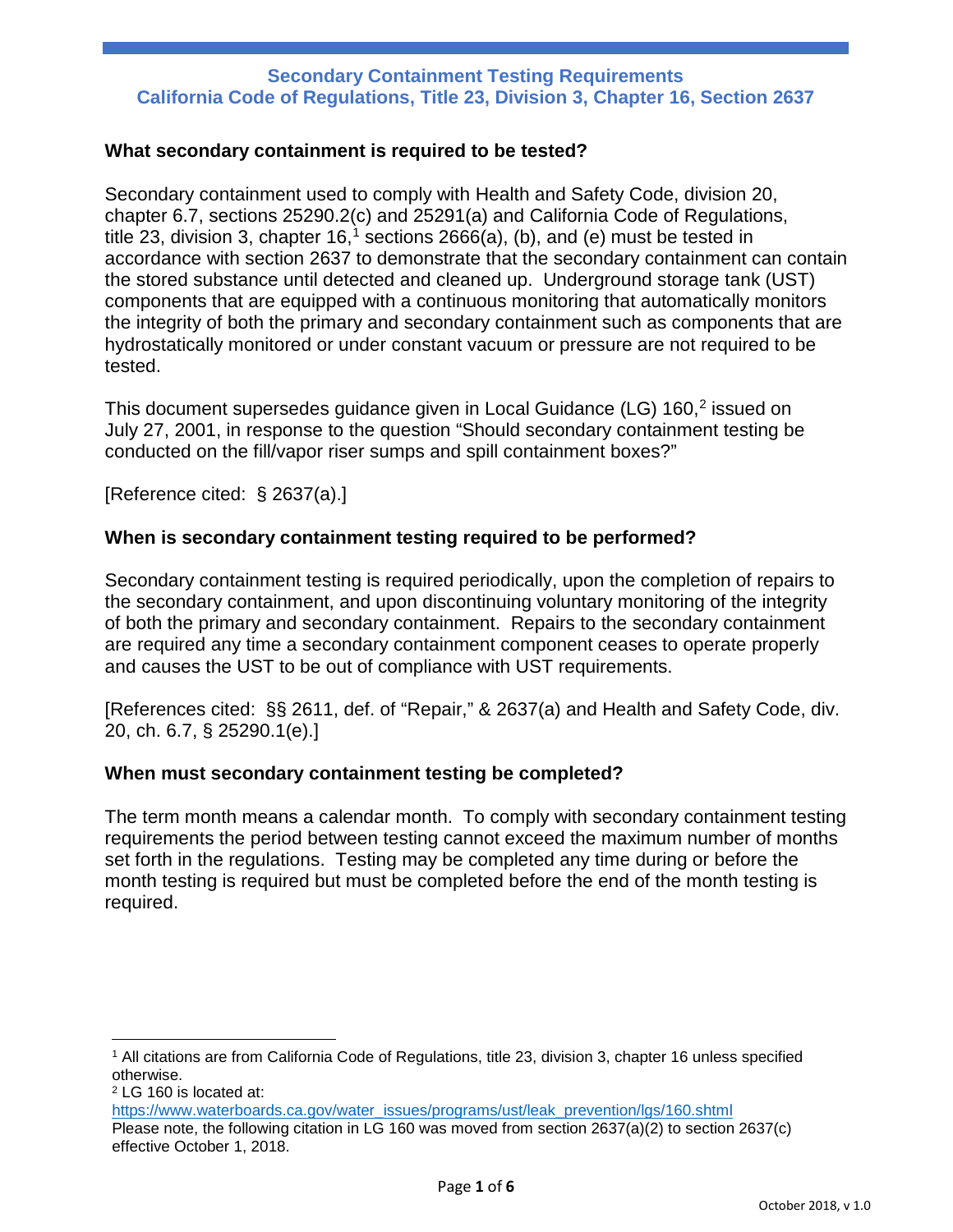# Installation and Periodic

Secondary containment systems require testing at installation, six months after installation, and at least once every 36 months thereafter. Installation testing is required to be completed after installation but before the system is placed into use. The month in which installation testing is completed determines the next month during which testing will be required to be completed again. The first periodic test is required six months after installation. This testing is required to be completed by the end of the sixth month after the month during which installation testing was completed. The next periodic test must be completed before the end of the 36th month after the first periodic test is required to be completed.

### **Repairs**

Secondary containment components that are repaired must be tested by the end of the 30th day after the completion of the repair. The repaired component must be tested again as part of the next required periodic test, which is required to be completed by the 36th month after the month in which the last periodic test was required. Please note that the UST owner or operator may choose to change the periodic testing to the month of the repair test by testing the entire secondary containment system, instead of just the repaired components.

Discontinuing Voluntary Integrity Monitoring of the Primary and Secondary Containment If voluntary monitoring of the integrity of both the primary and secondary containment is discontinued, testing must be completed by the end of the 30th day after the discontinuation of voluntary monitoring. The next test is required 36 months after the month that discontinued voluntary monitoring testing is required or at the time periodic testing is required, whichever is sooner.

[References cited: §§ 2620(e) & 2637(a).]

# **How can the month the periodic testing is required change?**

The term month means a calendar month. A UST owner or operator may change the month periodic testing is required by performing testing earlier than required, during the desired month. Conducting testing late does not change the month testing is required. The number of months between tests is determined by when testing is required and not when testing is performed. A UST owner or operator that performs a test early may not return to the original month testing was required because the maximum number of months set forth in the regulations would be exceeded.

This document supersedes the State Water Resources Control Board's administrative guidance letter issued to Unified Program Agencies (UPAs) on January 29, 2013 titled *Testing and Certification Anniversary Dates*.

[Reference cited: § 2620(e).]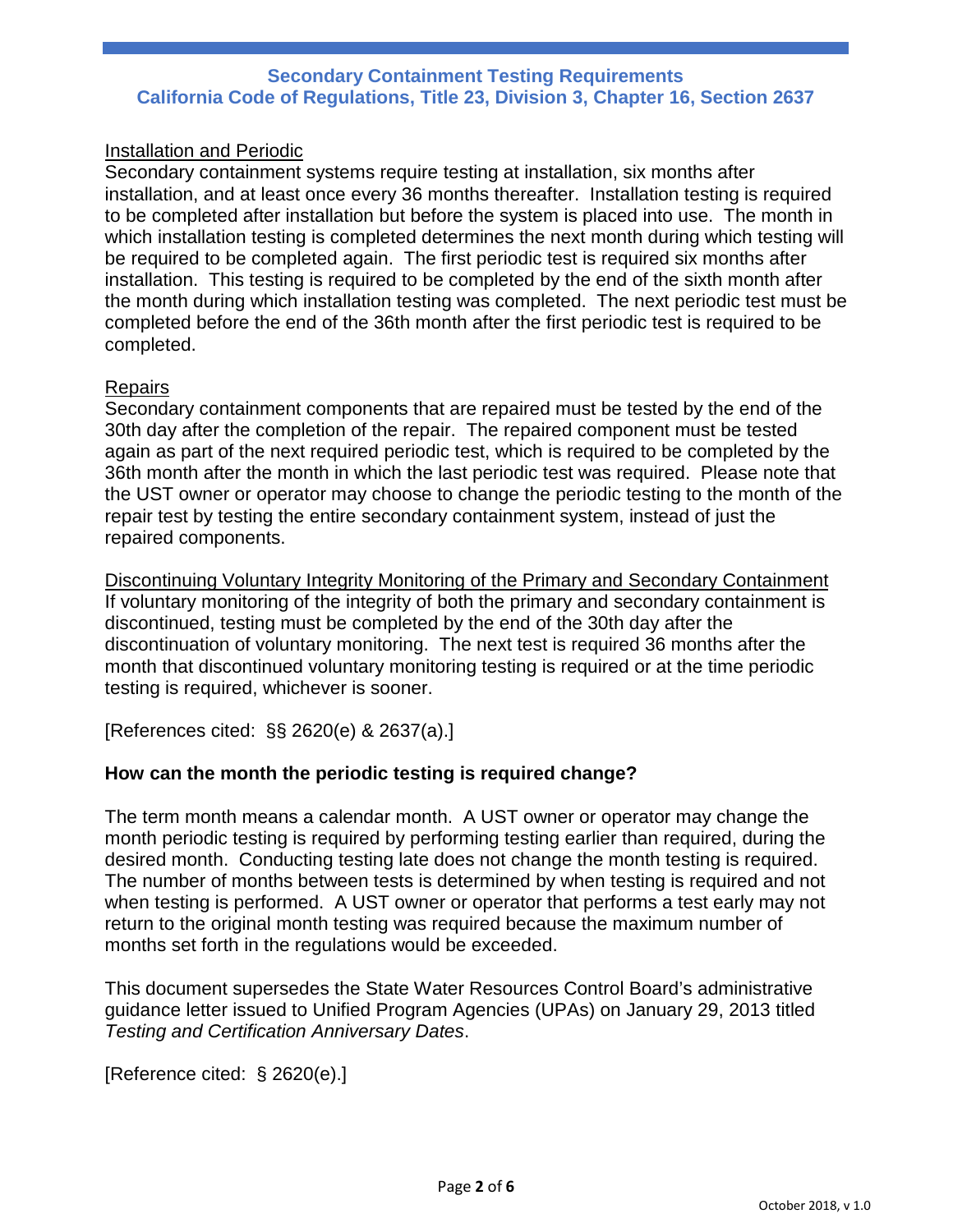### **How much of the secondary containment system must be tested after a repair?**

Testing after a repair is required to demonstrate that the secondary containment component(s) in question is restored to proper operating condition. In order to demonstrate restoration of proper operating condition, it may be necessary to test a larger portion of the secondary containment system than just the repaired secondary containment component(s).

[References cited: §§ 2611, def. of "Repair" & 2637(a)(1)(B)(i).]

### **How is testing performed?**

The test procedure used determines how the test is performed. At a minimum, the testing criteria must determine if the system performs at least as well as it did upon installation. For example, if the secondary containment system was tested upon installation by using a test method that applied a pressure of five pounds per square inch, then the periodic test must be conducted using a method that at least tests the system at an equivalent pressure.

Manufacturer guidelines must be used if the guidelines meet the testing criteria. If manufacturer guidelines do not exist or do not meet the testing criteria, then an industry code or engineering standard, such as *Petroleum Equipment Institute's Recommended Practices 1200*, must be used. In the event there are no manufacturer guidelines, industry codes, or engineering standards, or they do not meet the testing criteria, then a method developed by a California registered professional engineer must be used.

This document supersedes guidance given in LG 160 regarding the question "When testing the sumps and dispenser containment, is it required that the entire containment be tested?"

[Reference cited: § 2637(c).]

# **What determines a passing or failing test result?**

A passing test result is when the secondary containment performs at least as well as it did upon installation. The procedure used for testing at the time of installation determines the passing and failing test criteria. If the secondary containment fails testing, the UST service technician must provide an explanation for why the equipment failed in the applicable sections of the "Secondary Containment Testing Report Form."

[References cited: §§ 2637(c) & Appendix VII, Sections VI, VIII, X, XII, XIV, XVI, XVIII, XX, & XXII.]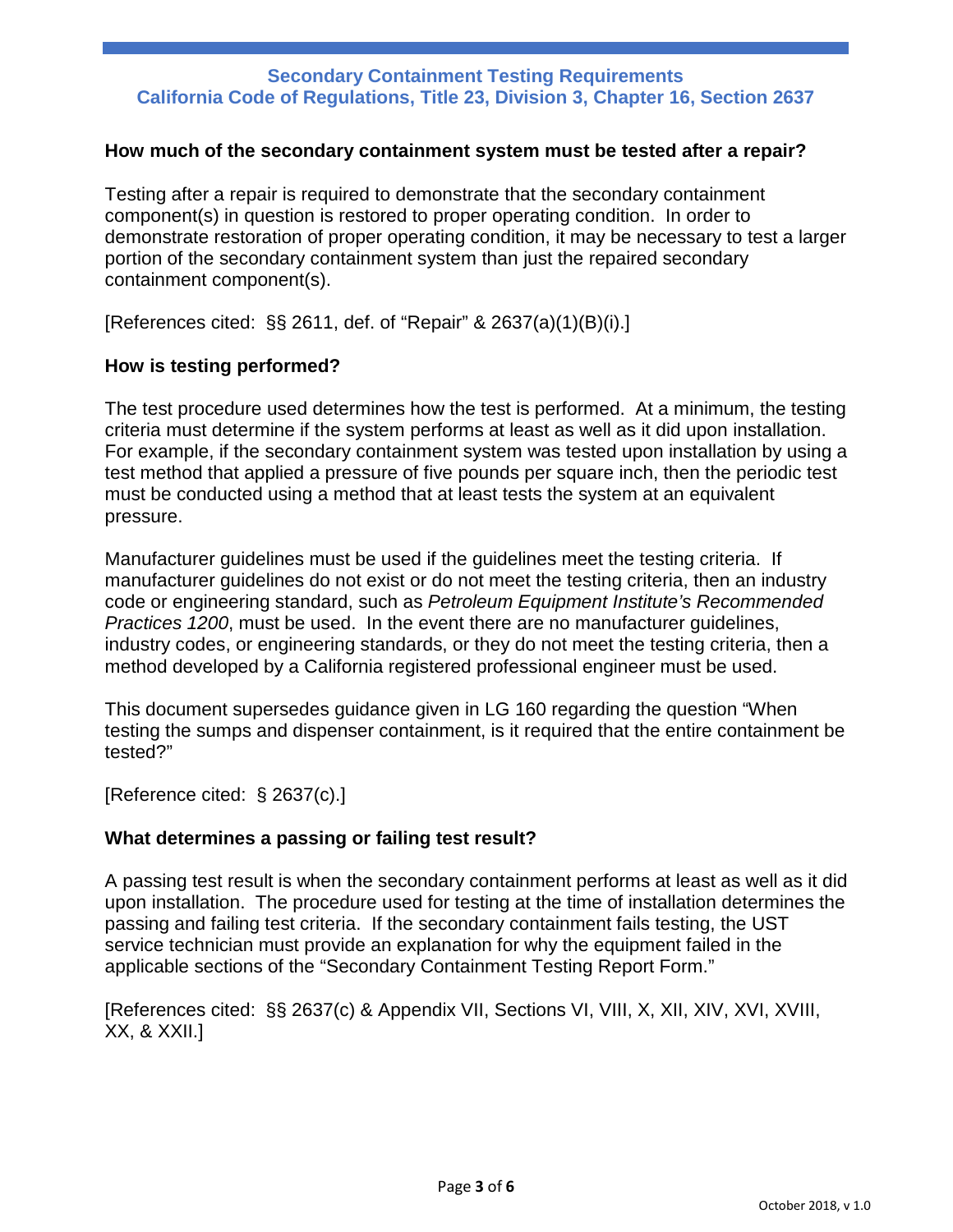# **Who must perform the test?**

The test must be performed by a qualified UST service technician with training or certification by: 1) the manufacturer of the secondary containment being tested; 2) the developer of the test equipment used; or 3) the developer of the test method used. If the above training or certification does not exist, then the UST service technician must possess comparable training or certification. Comparable training or certification is training or certification in a test process applicable to the component or system. For example, if a UST service technician testing the secondary containment uses the manufacturer's guidelines and the manufacturer is no longer in business or does not provide training or certification, then the UST service technician may possess training or certification from another manufacturer of secondary containment with a comparable test procedure to satisfy the training or certification requirement.

[References cited: §§ 2637(d), 2715(f)(2)(A) & (E).]

# **How are testing results documented?**

The UST service technician (technician) performing the test must record the results of testing on the "Secondary Containment Testing Report Form." The Form requires the technician to provide the reason for testing, facility information, technician information, testing results, and testing information. If the testing result for a component is marked as not applicable (NA) or fail, the technician must provide an explanation in the appropriate comments.

The Form identifies the reason for the test by marking the applicable box in the section titled "Type of Action." "Type of Action" identifies if the test is being performed to comply with testing associated with installation, six months after installation, repairs, or periodic testing. When testing is performed to comply with the requirement to test secondary containment components that have discontinued voluntary monitoring of the integrity of both the primary and secondary containment, the type of action should be marked as "36 Month Test" to indicate that the test is the first periodic test. The next periodic test is required by the end of the 36th month after the first periodic test is required.

Section I collects facility information. The technician must identify the facility by providing the California Environmental Reporting System number for the location along with a business name and physical address. The date testing occurred also is required to be provided in this section.

Section II collects information on the technician performing the test. The technician must provide a contractors/tank tester license number, International Code Council (ICC) certification number, and ICC certification expiration date. In addition, in each UST component information section the technician must identify the training and certification necessary to perform a test on that specific UST component and when the training and certification expires.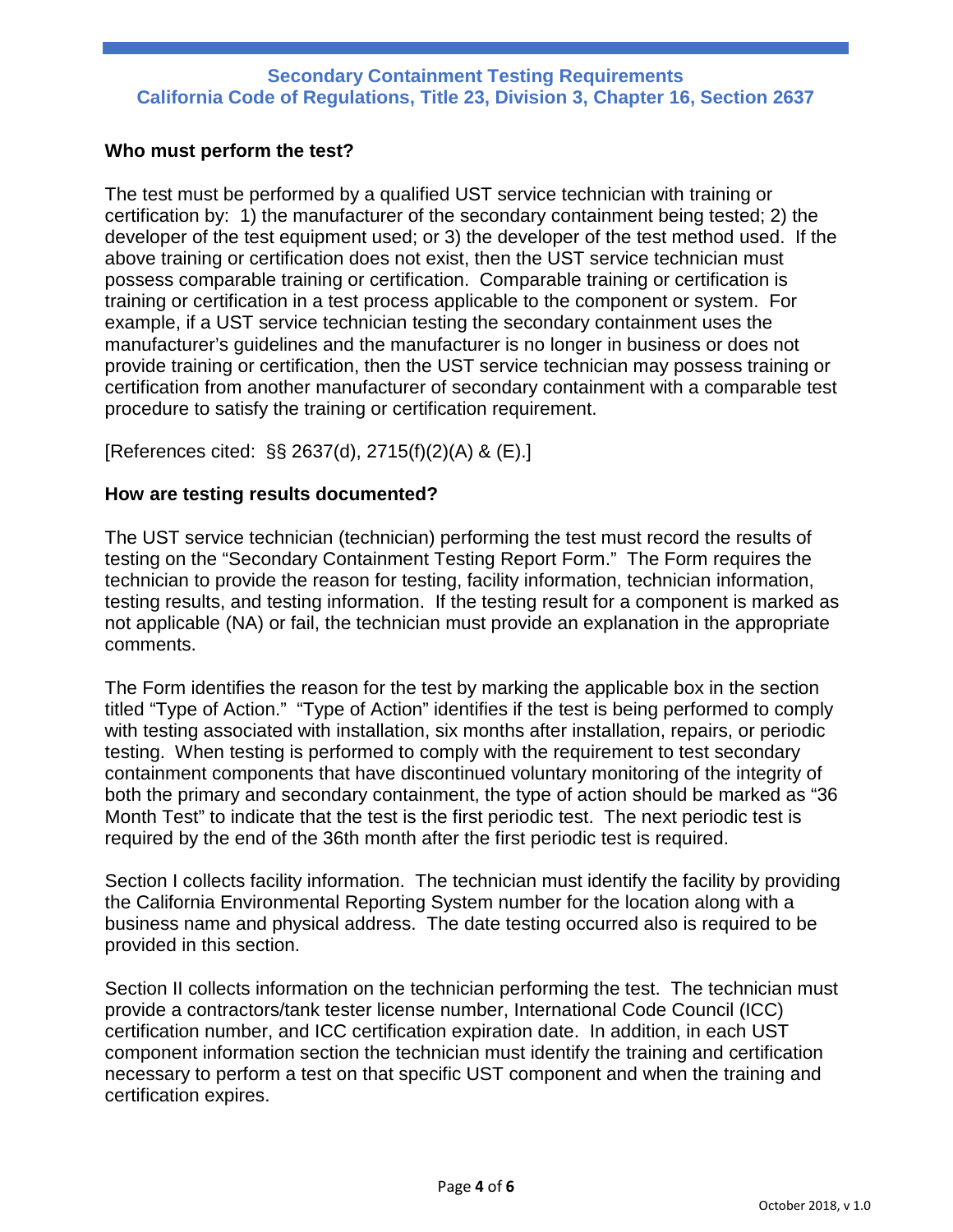Section III summarizes the results of testing. The technician must provide the results for each UST by indicating if the test result for each component associated with the UST is a "Pass" or "Fail.". The technician should mark the not applicable (NA) box for any components listed in this section associated with a UST tested that does not exist or is not required to be tested. The technician must provide an explanation in each applicable UST component comment section (sections VI, VIII, X, XII, XIV, XVI, XVIII, XX, & XXII) for why each component is marked "Fail" or "NA."

Section IV of the Form requires the technician to sign the "Secondary Containment Testing Report Form" certifying the accuracy of the results.

Sections V, VII, IX, XI, XIII, XV, XVII, XIX, XXI are UST component information sections. The technician must in each UST component information section identify the manufacturers of the components tested, identify the test method used to test that UST component, and identify the training and certification possessed by the technician to perform the test used. The technician identifies the manufacture of each component tested by listing the manufacturer in the appropriate UST components section and marking the applicable adjacent boxes that corresponds with the identifier for the results of that component provided in section III. In addition, these sections require the technician to attach a copy of the testing procedures that is specified in each UST component information, attach a copy of the data collected to determine testing results, and indicate the number of pages for the attached test procedure and collected data.

A copy of the completed "Secondary Containment Testing Report Form," the attached procedures, and collected data must be submitted to the UPA and retained by the UST owner or operator for 36 months.

[References cited: §§ 2712(b)(1)(F), 2637(e), & Appendix VII.]

# **Does the "Secondary Containment Testing Report Form" need to be submitted to the UPA?**

Yes. The completed "Secondary Containment Testing Report Form," the attached procedure, and collected data must be submitted to the UPA within 30 days of the date testing was completed. The submission must be by hand-delivery, mail, facsimile, or other electronic methods. This document supersedes guidance given in LG 160 in response to the question "What is required regarding submittal of test results?"

[References cited: §§ 2611, def. of "Submit," & 2637(e) & (f).]

# **Is the UPA required to be notified prior to testing?**

Yes. UST owners or operators must notify their UPA at least 48 hours prior to testing. The UPA is not required to be present for the test to occur.

[Reference cited: § 2637(g).]